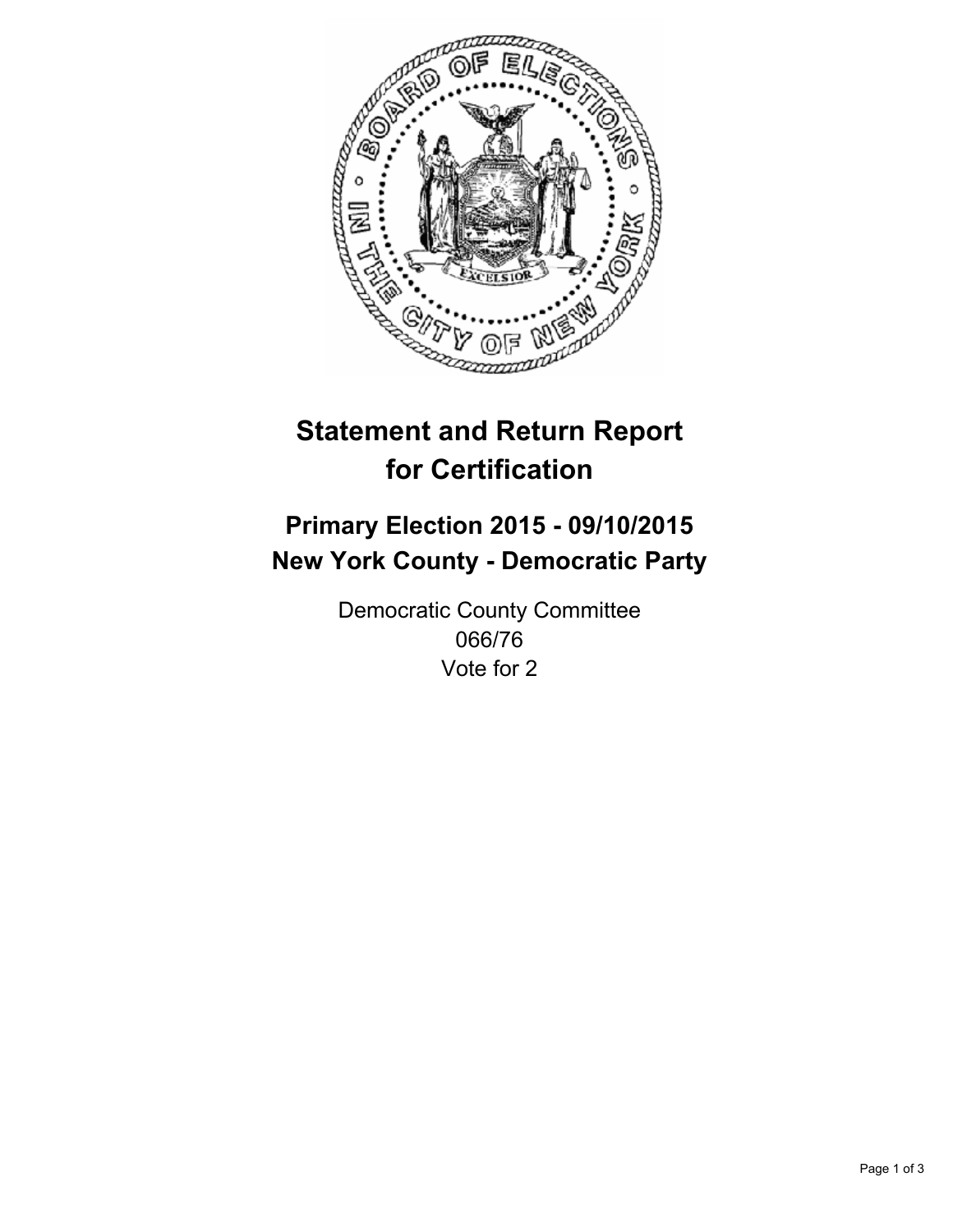

#### **Assembly District 76**

| <b>PUBLIC COUNTER</b>                                    | 9  |
|----------------------------------------------------------|----|
| ABSENTEE/MILITARY                                        | 5  |
| <b>AFFIDAVIT</b>                                         | 0  |
| <b>Total Ballots</b>                                     | 14 |
| Less - Inapplicable Federal/Special Presidential Ballots | 0  |
| <b>Total Applicable Ballots</b>                          | 14 |
| MICAH Z. KELLNER                                         | 4  |
| STEVEN S. GOLDBERG                                       | 4  |
| <b>MONICA ATIYA</b>                                      | 4  |
| <b>JAKE GOLDSTEIN</b>                                    | 4  |
| <b>Total Votes</b>                                       | 16 |
| Unrecorded                                               | 12 |